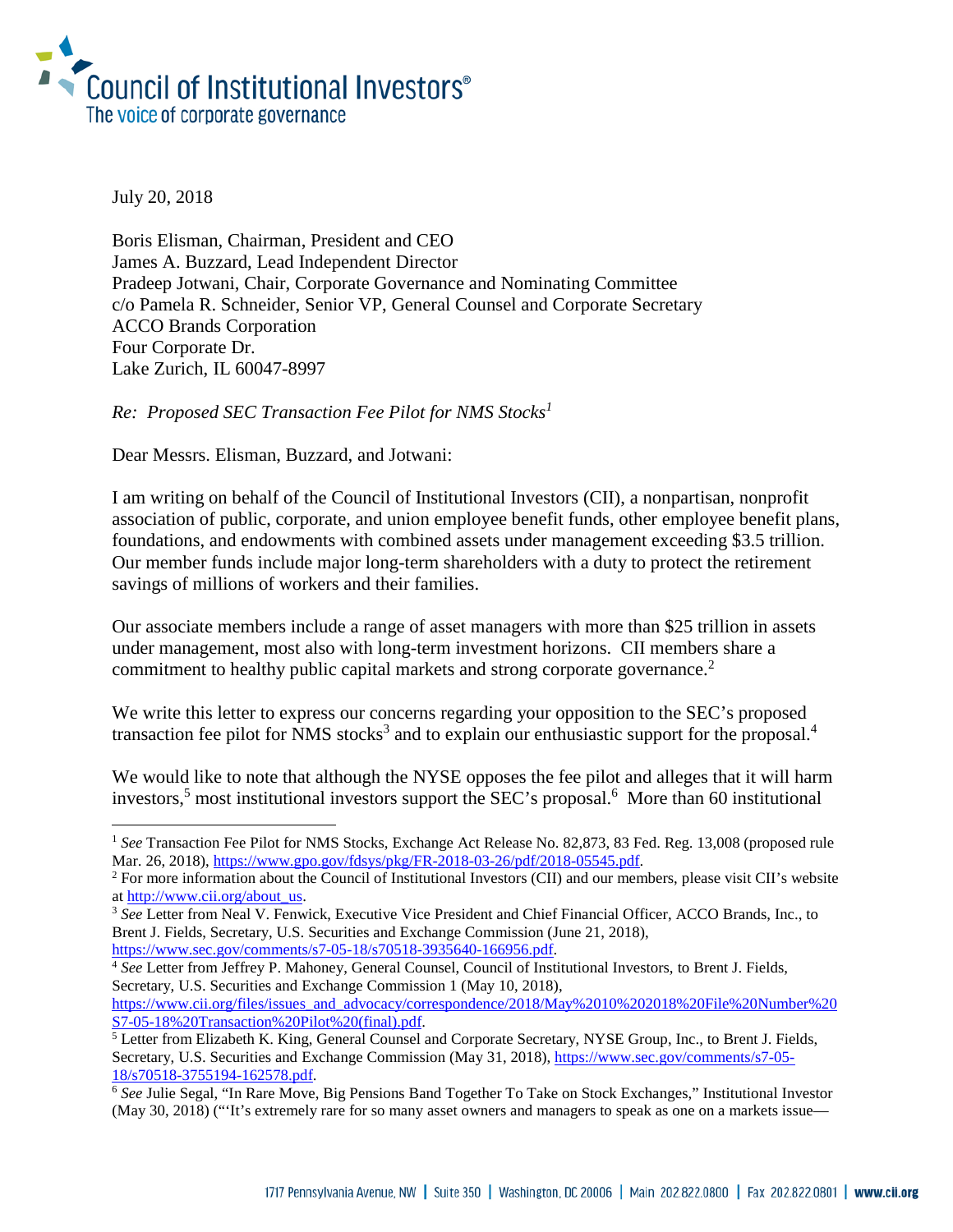Page 2 of 3 July 20, 2018

investors, representing millions of beneficiaries and many trillions of dollars in investment assets, have written or endorsed public comment letters supporting the pilot.<sup>7</sup> These investors include public pension funds in New York,<sup>8</sup> Illinois,<sup>9</sup> California,<sup>10</sup> Wisconsin,<sup>11</sup> and Arizona.<sup>12</sup> CII believes that the thoroughly-considered conclusions of these sophisticated investors provide the most reliable source for determining whether the proposal is in these investors' best interests.

In opposing the Proposed Pilot, many companies are aligning themselves against some of their largest shareholders. More 75% of issuers opposing it have at least one of their five largest institutional investors supporting the Pilot.<sup>13</sup> Notably, institutional investors collectively owning at least 12.5% equity in Halliburton (27%), Apache Corporation (25%), Home Depot (19%), and Mastercard (12.5%) support the Proposed Pilot.<sup>14</sup>

CII's support for the proposed pilot arises from our "duty to communicate the interests and desires of the institutional investor community to regulators, to the public and to the industry regarding trading practices and commissions."15 As evidence cited by the SEC indicates, the current transaction fee structure may incentivize "broker-dealers [to] route orders to exchanges that have the best quoted prices but are suboptimal for customers in other ways because orders are either less likely or take longer to execute."16 We believe that the proposed pilot as currently designed will facilitate actionable statistical analysis of the potential conflicts of interest presented by fees and rebates.<sup>17</sup>

i their support for the transaction fee pilot shows that there's a very real conflict that needs to be addressed'"), [https://www.institutionalinvestor.com/article/b18fcdt16220h6/in-rare-move,-big-pensions-band-together-to-take-on](https://www.institutionalinvestor.com/article/b18fcdt16220h6/in-rare-move,-big-pensions-band-together-to-take-on-stock-exchanges)[stock-exchanges;](https://www.institutionalinvestor.com/article/b18fcdt16220h6/in-rare-move,-big-pensions-band-together-to-take-on-stock-exchanges) *see also* Letter from John Ramsay, Chief Market Policy Officer, Investors Exchange LLC, to Brent J. Fields, Secretary, U.S. Securities and Exchange Commission 3 (June 27, 2018) ("The SEC's proposal has triggered an unprecedented outpouring of support from institutional investors of all types"),

[https://www.sec.gov/comments/s7-05-18/s70518-3968434-167099.pdf.](https://www.sec.gov/comments/s7-05-18/s70518-3968434-167099.pdf)

<sup>7</sup> *See, e.g.*, Letter from Kevin Duggan, Managing Director, Execution & Treasury, Capital Markets, Ontario Teachers' Pension Plan, and Don W. Pontes, Investment Director, Financial Markets, Sustainable Investment, CalPERS, to Brent J. Fields, Secretary, U.S. Securities and Exchange Commission (May 25, 2018); *see also* Letter from John Ramsay at 3, Appendix (listing institutional investors of various types who have written or co-signed public comments letters in support of the Proposed Pilot).

<sup>&</sup>lt;sup>8</sup> See Letter from John Ramsay at Appendix (New York State Teachers' Retirement System, New York City Employees' Retirement System, New York City Police Pension Fund, New York City Fire Pension Plan, Board of Education Retirement System of the City of New York, and Teachers Retirement System of the City of New York). <sup>9</sup> *See id.* (Illinois Public Pension Fund Association).

<sup>&</sup>lt;sup>10</sup> See id. (California Public Employees Retirement System, California State Teachers' Retirement System, San Diego City Employees' Retirement System, San Francisco Employees' Retirement System).

<sup>&</sup>lt;sup>11</sup> *See id.* (State of Wisconsin Investment Board).

<sup>12</sup> *See id.* (Arizona State Retirement System).

<sup>13</sup> *See* Gretchen Morgenson, "NYSE Opposition to Trading-Fee Review Puts Companies and Some Shareholders at Odds, *Wall Street Journal*, [https://www.wsj.com/articles/nyse-opposition-to-trading-fee-review-puts-companies](https://www.wsj.com/articles/nyse-opposition-to-trading-fee-review-puts-companies-and-some-shareholders-at-odds-1531320631?mod=hp_lead_pos6)[and-some-shareholders-at-odds-1531320631?mod=hp\\_lead\\_pos6.](https://www.wsj.com/articles/nyse-opposition-to-trading-fee-review-puts-companies-and-some-shareholders-at-odds-1531320631?mod=hp_lead_pos6)  $\overline{^{14}Id}$ .

<sup>&</sup>lt;sup>15</sup> Council of Institutional Investors, Policies on Other Issues, Guiding Principles for Trading Practices, Commission Levels, Soft Dollars and Commission Recapture (adopted Mar. 31, 1998),

[https://www.cii.org/policies\\_other\\_issues#principles\\_trading\\_commission\\_softdollar.](https://www.cii.org/policies_other_issues#principles_trading_commission_softdollar)

<sup>16</sup> 83 Fed. Reg. at 13,041-42 (citing Robert H. Battalio, Shane A. Corwin, and Robert H. Jennings, "Can Brokers Have It All? On the Relation between Make-Take Fees and Limit Order Execution Quality," *J. Fin.* 2119-2237 (May 2016), *available at* [https://onlinelibrary.wiley.com/doi/full/10.1111/jofi.12422\)](https://onlinelibrary.wiley.com/doi/full/10.1111/jofi.12422).

<sup>&</sup>lt;sup>17</sup> *See* Letter from Jeffrey P. Mahoney at 3.